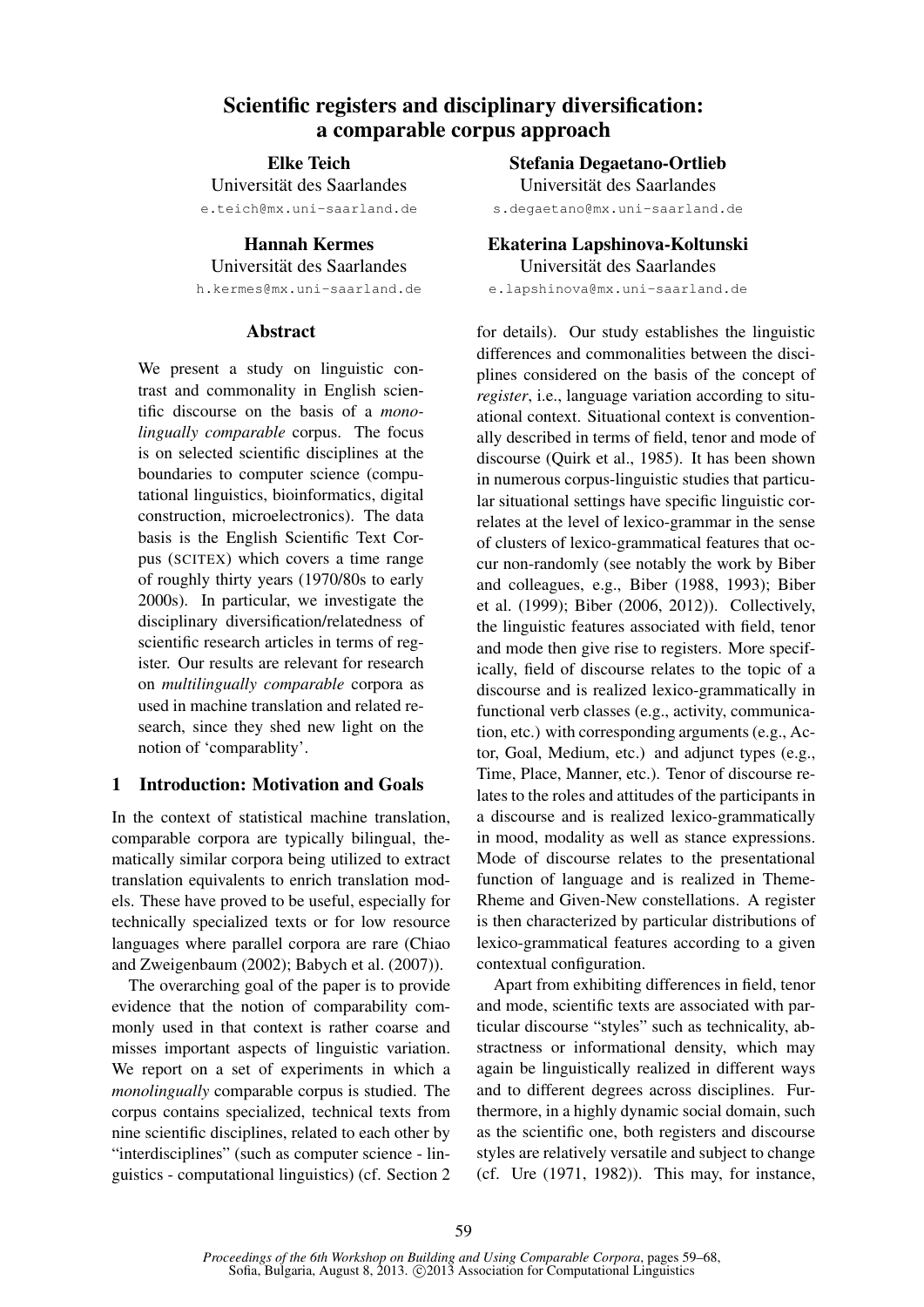affect conventional phraseology. Finally, register and stylistic features may be distributed unevenly across document parts, thus giving rise to variation according to document structure. In order to arrive at a comprehensive picture of the linguistic construal of disciplinarity, we thus need to consider the linguistic encodings according to register and the linguistic realization of discursive styles as well as take into account the inherently dynamic nature of scientific discourse.

Relating this back to the notion of comparability, the concept of register may thus provide the basis for a fine-grained description of comparability, as it acknowledges the multi-dimensional nature of linguistic variation.

Our methodology is informed by three sources: corpus linguistics, linguistic theory and data mining. Standard corpus methods are employed for the quantification of instances of linguistic features that are considered to be relevant indicators of variation across scientific disciplines and may be expected to significantly contribute to differences in language use across disciplines. The theoretical basis is provided by Systemic Functional Linguistics (SFL; Halliday (2004)). The reason for choosing SFL to inform analysis is its model of association of contextual variables with lexicogrammatical domains (cf. above on the notion of register).

In contrast to other corpus-based studies on register, our goal is not to uncover dimensions of variation or to discover text classes (as e.g. in Biber et al's work). The texts in our corpus are taken from 38 journals from nine disciplines (for details see Section 2) and the text classes are thus extrinsically defined. We can then think of analysis as a task of text classification, where we test whether the extrinsically defined classes have distinctive linguistic correlates and if so, how well the classes are distinguished linguistically and which features contribute most to their distinction. To this end, we employ data mining techniques, in particular automatic text classification (see Section 3 for details). A similar approach to the one developed here, also working on linguistic variation in the scientific domain, has been proposed earlier by Argamon et al. (2008). There is related work in translation studies by Baroni and Bernardini (2006) and Volansky et al. (2011), which uses automatic text classification to describe the specific properties of translations ('translationese'). The earliest work, to our knowledge, combining SFL with text classification is Whitelaw and Patrick's work on spam detection (Whitelaw and Patrick, 2004).

### 2 Corpus

#### 2.1 Corpus Design and Pre-processing

We have built a corpus composed of English scientific research articles — the English Scientific Text Corpus (SCITEX; cf. Teich and Fankhauser (2010) and Degaetano-Ortlieb et al. (forthcoming)) — that covers nine scientific domains and amounts to approx. 34 million tokens, drawn from 38 sources. SCITEX contains full journal articles from two time periods, the 1970s/early 1980s (SASCITEX) and the early 2000s (DASCITEX). We selected at least two different journals for each discipline in both time slices. As our focus is on se-



Figure 1: Scientific disciplines in the SCITEX corpus

lected scientific domains at the boundaries to computer science and some other discipline, SCITEX has a three-way partition: (1) A-subcorpus: computer science, (2) B-subcorpus: computational linguistics, bioinformatics, digital construction and microelectronics, and (3) C-subcorpus: linguistics, biology, mechanical engineering and electrical engineering, as shown in Figure 1. In the present paper, we are mainly interested in the linguistic evolution of the inter-/transdisciplinary domains represented by the B-subcorpus, as these are the ones that have emerged in the given time frame (1970s/80s to present). We term these domains *contact disciplines*, since they have come about through contact between two existing dis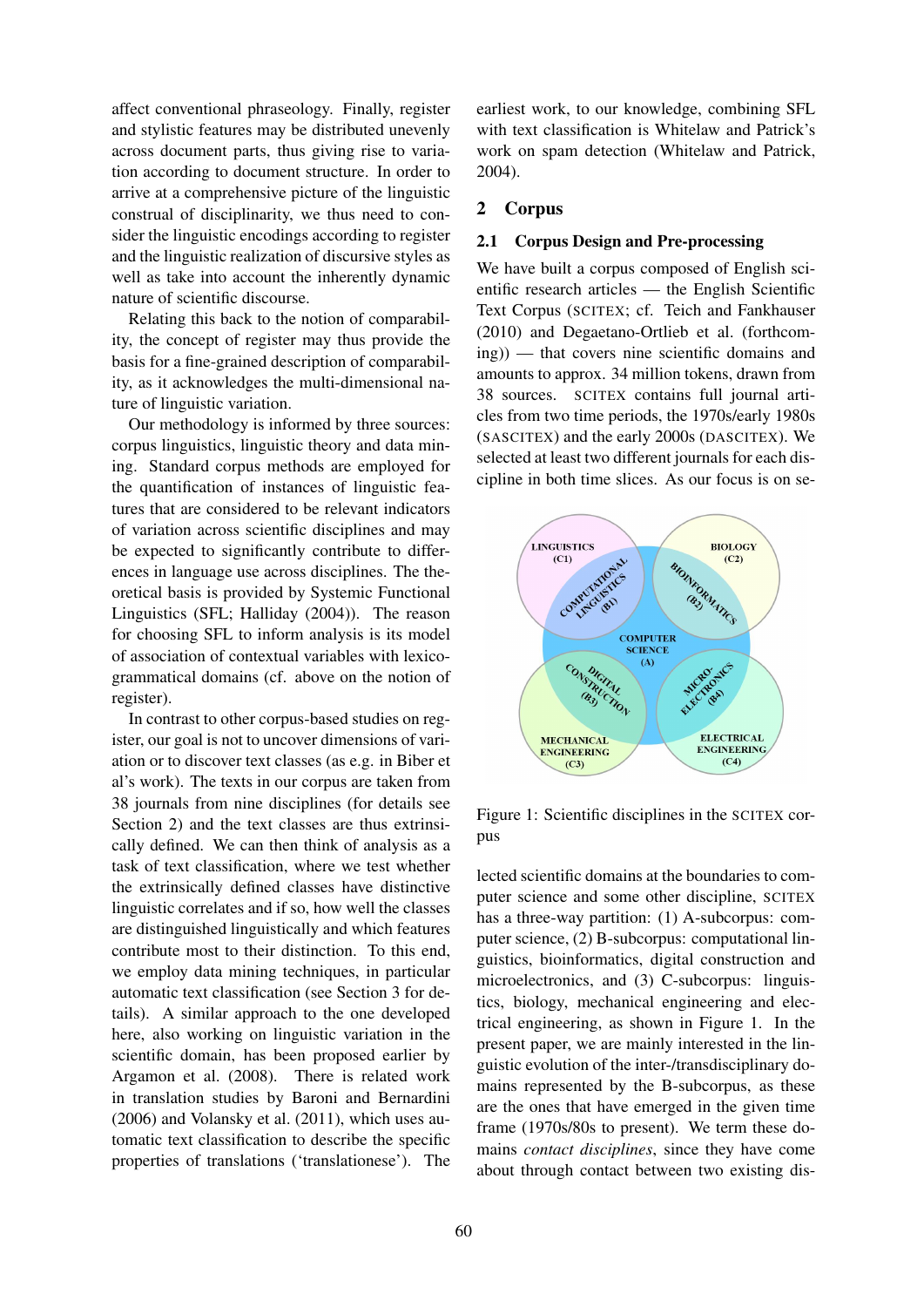ciplines (here: computer science and another established discipline represented in the A and C subcorpora, which we term *seed disciplines*). The main question we are interested in is whether the seed and contact disciplines have clearly distinguishable linguistic correlates in terms of register.

The text sources for SCITEX are full academic articles in the form of PDF files. These files were converted to plain text using an existing commercial software including optical character recognition (OCR).

In further processing we follow the common practices in corpus linguistics by (a) accounting for relevant metadata (e.g., *author, title, journal, year of publications*) and document structure (e.g., *abstract, conclusion*), and (b) using standard tools for preprocessing (e.g., tokenization, tagging, lemmatization, etc.). For corpus query, we employ the Corpus Query Processor (CQP) (CWB; Evert, 2004) which works on the basis of regular expressions. Utilities of CQP allow for the extraction of distributional information according to the annotated metadata and document structure.

### 3 Methods of Analysis

We carry out a diachronic analysis comparing the two time slices (1970s/80s vs. 2000s) represented in the SCITEX corpus, aiming to provide answers to the following questions:

- 1. How well are the individual disciplines distinguished?
- 2. How distinct are the contact disciplines from their seed disciplines?

Thus, analysis involves comparisons along the temporal and the disciplinary dimensions.

The hypothesis we have about the outcomes of our analysis is that disciplines will be better distinguished from one another over time, including the contact disciplines, reflecting a process of diversification within scientific writing over time.

# 3.1 Feature Selection

In the first step of analysis we need to determine which features to investigate. These should be features that bring out relevant and significant contrasts along the dimensions considered (time, discipline). For the choice of features potentially distinguishing individual (scientific) registers, we draw on SFL's model of register variation in which the contextual parameters of field, tenor and mode are associated with particular lexico-grammatical domains. Since we want to cover all three contextual parameters, we choose at least one feature for each. For field, we analyze functional verb classes as well as PoS-patterns that are potentially terminology-forming (e.g. noun-noun structures); for tenor, we analyze modal verbs and for mode we analyze theme type as well as conjunctive cohesive relations. As another feature, we analyze n-grams on the basis of PoS combinations (rather than words), since we have seen in a previous study that they may be involved in processes of conventionalization (Kermes and Teich, 2012).

Additionally, on an abstract level, scientific writing is a highly informational production that is characterized by technicality, information density and abstractness (cf. Halliday and Martin (1993)). Among the linguistic features realizing these properties are a relatively low type-token ratio (technicality), a relatively high lexical density and low grammatical intricacy (information density) and the frequent use of nominal categories (nouns, adjectives) (abstractness).

Table 1 displays the features considered in the analysis together with their associated contextual variables and/or abstract discourse properties they instantiate. Features are extracted from the corpus with CQP. For example, simple queries combine part-of-speech and concrete lemmas (e.g.,  $[pos="MD" & lemma="must| should"]$ ; for modal verbs). More complex queries work with positional attributes, linguistic annotations and lists (e.g., < *s* >[conj & lemma!=\$modal-adverbs]... as part of the extraction of textual Theme, which is realized in English as the first constituent in the clause).

# 3.2 Feature Evaluation

We employ statistical and machine learning methods to measure (a) how much individual features contribute to a possible distinction and (b) how well corpora are distinguished by these features. We employ classification techniques by using feature ranking (Information Gain) to determine the relative discriminatory force of features, and supervised machine learning (decision trees and support vector machines) to distinguish between the scientific registers in SCITEX. For these steps we use the WEKA data mining platform (Witten and Eibe, 2005).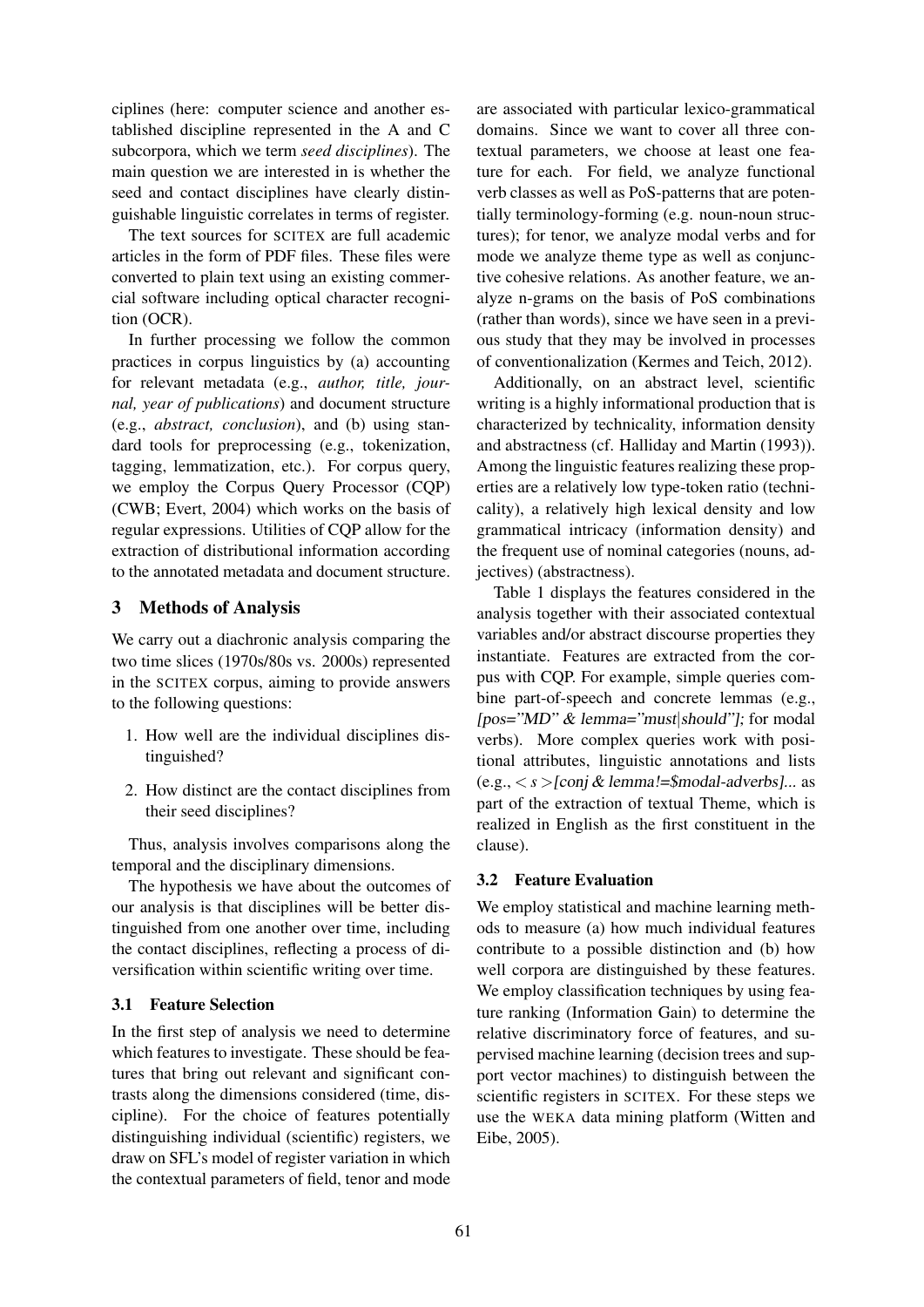| contextual parameter/       | feature category           | feature subcategory                        |
|-----------------------------|----------------------------|--------------------------------------------|
| abstract discourse property |                            |                                            |
|                             | term patterns              | NN-of-NN, N-N, ADJ-N                       |
|                             |                            | activity (e.g., make, show)                |
|                             |                            | aspectual (e.g., start, end)               |
| <b>FIELD</b>                |                            | causative (e.g., let, allow)               |
|                             | verb classes               | communication (e.g., note, describe)       |
|                             |                            | existence (e.g., exist, remain)            |
|                             |                            | mental (e.g., see, know)                   |
|                             |                            | occurrence (e.g., change, grow)            |
|                             |                            | obligation/necessity (e.g., must)          |
| <b>TENOR</b>                | modality                   | permission/possibility/ability (e.g., can) |
|                             |                            | volition/prediction (e.g., will)           |
|                             |                            | experiential theme (e.g, The algorithm)    |
|                             | theme                      | interpersonal theme (e.g., Interestingly)  |
|                             |                            | textual theme (e.g., But)                  |
| <b>MODE</b>                 |                            | additive (e.g., and, furthermore)          |
|                             | conjunctive                | adversative (e.g., nonetheless, however)   |
|                             | cohesive relations         | causal (e.g., thus, for this reason)       |
|                             |                            | temporal (e.g., then, at this point)       |
| <b>TECHNICALITY</b>         | type-token ratio           | <b>STTR</b>                                |
|                             | lexical vs. function words | no. of lexical PoS categories              |
|                             | lexical density            | lexical items per clause/sentence          |
| <b>INFORMATION DENSITY</b>  |                            | clauses per sentence                       |
|                             | grammatical intricacy      | wh-words per sentence                      |
|                             |                            | sentence length                            |
| <b>ABSTRACTNESS</b>         | PoS distribution           | no. of nominal vs. verbal categories       |
| <b>CONVENTIONALIZATION</b>  | n-grams on PoS basis       | 2-to-6-grams overall/per section           |
|                             | length of sections         | tokens per section                         |

Table 1: Features used in analysis

#### 4 Results and Interpretation

Our analysis addresses the question of how distinctive the subcorpora in SCITEX are comparing the productions of the 1970/80s with those of the early 2000s. Considering the diachronic perspective, we expect to encounter a clearer separation of individual disciplines overall reflecting a process of diversification within scientific writing.

The analysis has two parts: First, we calculate Information Gain of the top twenty features, to see which features are the most discriminatory ones across disciplines. Second, we apply automatic classification, to see how well the subcorpora are distinguished on the basis of these features.

Table 2 shows the twenty most discriminatory features for the 70/80s across all subcorpora. The five highest ranking features are associated with field (NN: IGain 0.39, LEX: IGain 0.36, communication verbs: IGain 0.31) and mode (WL: IGain 0.33, LEX/C: IGain 0.32). In the mid range, we find some tenor features and in the lower range some other field features as well as document structure features.

When we compare these results with the ones for the early 2000s (see Table 3), three main observations can be made. First, features become much more pronounced, the IGain values rising substantially for the top 20 features (1970s/80s are in the range of 0.23 to 0.39, 2000s are in the range of 0.31 to 3.1). This includes the nine features that are identical across SASCITEX and DASCITEX: existence and communication verbs as well as adj-n term pattern for field, obligation modals for tenor, word and sentence length as well as lexical words per clause for mode, bigrams for conventionalization, and length of main part for document structure, all become more pronounced in DASCITEX (higher IGains) and thus contribute more to the distinction between disciplines. The second observation is that while in SASCITEX only bi-grams ranges among the top 20 features, in DASCITEX we encounter an increase in the contribution of gram-based features to the DASCITEX-internal distinction.<sup>1</sup> This may point to the greater role of conventionalized language in the distinction between disciplines over time. Terminological studies based on n-grams might indicate a thematic comparability of disciplines. Consider one of the key concepts in computer science, 'algorithm'. The distribution (per million) across the nine disciplines in DASCITEX varies greatly:

<sup>&</sup>lt;sup>1</sup>Note again that in our analysis, n-grams are based on parts-of-speech, not words.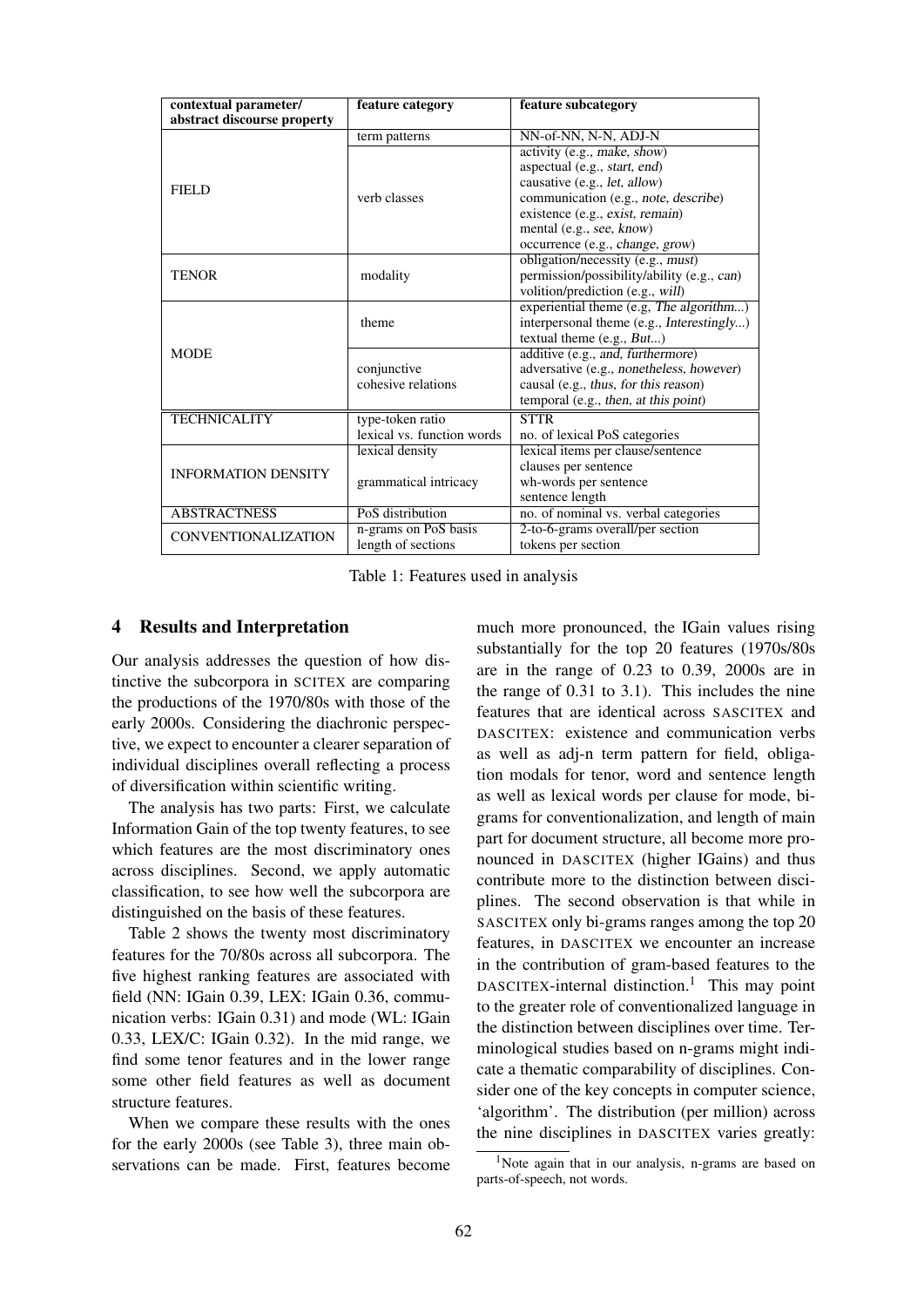| feature       | <b>IGain</b> | contextual parameter | discourse property         |
|---------------|--------------|----------------------|----------------------------|
| NN.           | 0.3931       | field                | technicality, abstractness |
| <b>LEX</b>    | 0.3647       | field                | technicality               |
| communication | 0.3119       | field                |                            |
| mental        | 0.2526       | field                |                            |
| existence     | 0.2372       | field                |                            |
| ADV           | 0.2282       | field                | abstractness               |
| adj-n pattern | 0.2253       | field                | technicality               |
| volition      | 0.3184       | tenor                |                            |
| permission    | 0.2709       | tenor                |                            |
| MD            | 0.2679       | tenor                |                            |
| obligation    | 0.249        | tenor                |                            |
| WL            | 0.3326       | mode                 | information density        |
| LEX/C         | 0.3238       | mode                 | information density        |
| SL.           | 0.2974       | mode                 | information density        |
| clauses/S     | 0.287        | mode                 | information density        |
| additive      | 0.2574       | mode                 |                            |
| WH/S          | 0.2504       | mode                 | information density        |
| bi-grams      | 0.2382       |                      | conventionalization        |
| main          | 0.2301       |                      | document structure         |
| introduction  | 0.2257       |                      | document structure         |

|  |  |  |  |  |  |  |  | Table 2: Feature ranking for the 70/80s (SASCITEX): Top 20 features |  |  |  |
|--|--|--|--|--|--|--|--|---------------------------------------------------------------------|--|--|--|
|--|--|--|--|--|--|--|--|---------------------------------------------------------------------|--|--|--|

| feature            | <b>IGain</b> | contextual parameter | discourse property  |
|--------------------|--------------|----------------------|---------------------|
| existence          | 0.3987       | field                |                     |
| activity           | 0.3677       | field                |                     |
| communication      | 0.3636       | field                |                     |
| <b>STTR</b>        | 0.3582       | field                | technicality        |
| adj-n pattern      | 0.3441       | field                | technicality        |
| obligation         | 0.3548       | tenor                |                     |
| LEX/C              | 3.0803       | mode                 | information density |
| SL.                | 0.5567       | mode                 | information density |
| WL.                | 0.51         | mode                 | information density |
| experiential-theme | 0.344        | mode                 |                     |
| causal             | 0.3302       | mode                 |                     |
| main               | 0.5324       |                      | document structure  |
| abstract           | 0.4981       |                      | document structure  |
| n-grams_main       | 0.4925       |                      | conventionalization |
| bi-grams           | 0.3886       |                      | conventionalization |
| n-grams            | 0.3706       |                      | conventionalization |
| n-grams_abstr      | 0.3609       |                      | conventionalization |
| $n$ -grams $-4$    | 0.3287       |                      | conventionalization |
| $n-grams_3$        | 0.3209       |                      | conventionalization |
| n-grams_intro      | 0.3115       |                      | conventionalization |

Table 3: Feature ranking for the early 2000s (DASCITEX): Top 20 features

computer science (3427), microelectronics (1965), bioinformatics (1913), digital construction (1735), computational linguistics (1124), electrical engineering (955), mechanical engineering (129), biology (59) and linguistics (51). When we look at the top frequent token n-grams in which algorithm participates, we find, for example, 'approximation algorithm' which is mostly shared between computer science, the contact discipines and electrical engineering, 'learning algorithms' appears practically everywhere, and 'alignment algorithm' is almost only mentioned in computational linguistics and bioinformatics (with a few occurrences in computer science and one in biology). The stylistics across the disciplines is also noteworthy: pure stylistic tri-grams, such as the highly frequent 'in order to', 'the number of', 'based on the', 'as shown in', etc., are also good discriminators between different disciplines (cf. Kermes and Teich (2012)). Finally, at the levels of contextual and discourse properties, it can be noted that features associated with information density become better discriminators between disciplines in the 2000s having high IGain values, while tenor features step back decreasing in number, tending towards greater uniformity (only one tenor feature (obligation modals) in the top 20 features in the 2000s compared to four in the 70s/80s).

To see how these data are reflected according to disciplines, we perfom classification for both cor-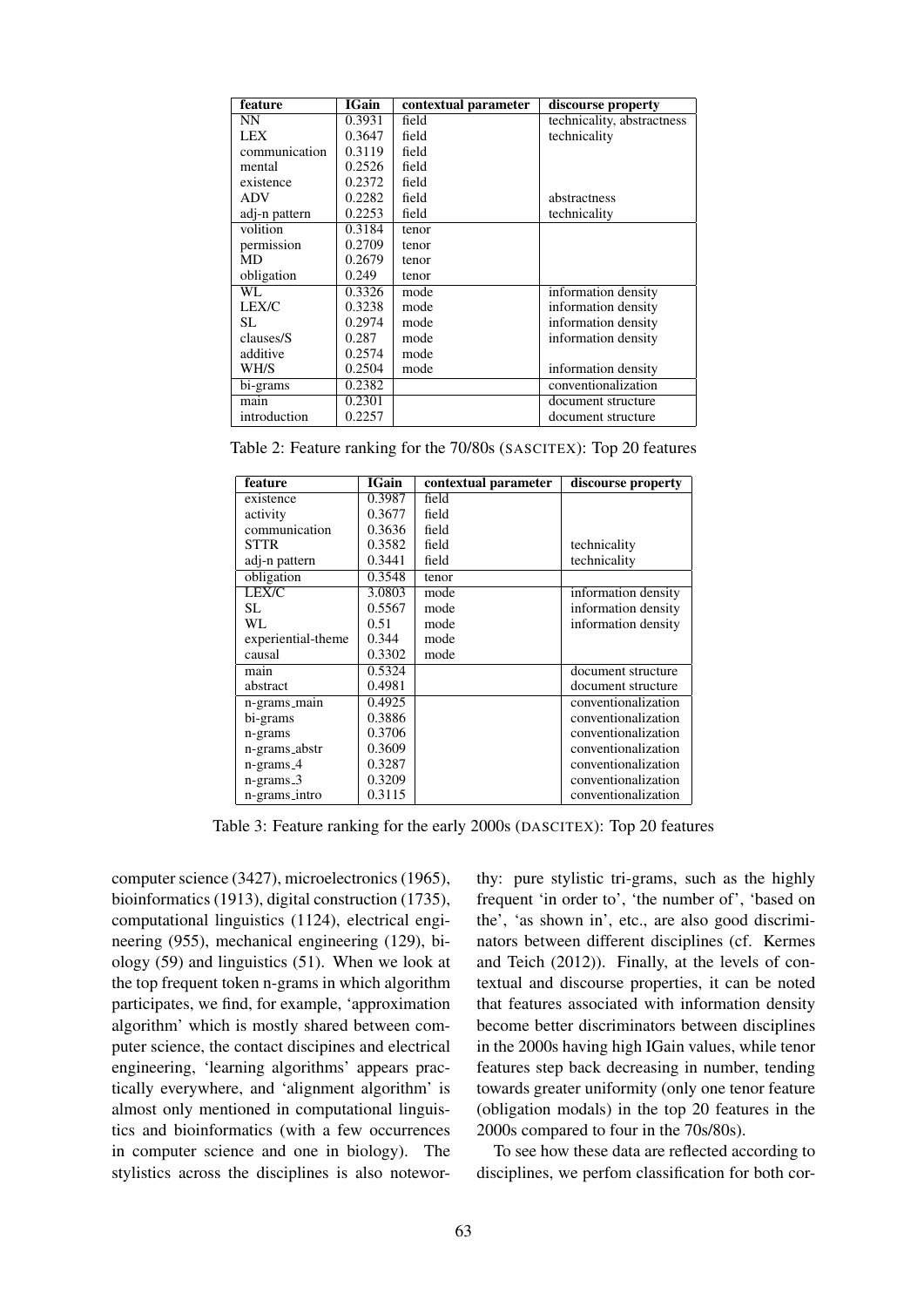|                | A   | B1 | B2  | <b>B3</b> | <b>B4</b> | C1       | C2  | C3  | C <sub>4</sub> | total | accuracy in $%$ |
|----------------|-----|----|-----|-----------|-----------|----------|-----|-----|----------------|-------|-----------------|
| A              | 108 | ↑  | 11  | 25        |           | $\theta$ | 4   | 6   | 45             | 202   | 53.47           |
| <b>B1</b>      | 3   | 22 | 22  | 19        | ┑         | 26       | 4   | 9   | 13             | 125   | 17.60           |
| B <sub>2</sub> | 10  | 21 | 142 | 55        | 30        | 8        | 60  | 60  | 71             | 457   | 31.07           |
| B <sub>3</sub> | 16  | 24 | 52  | 121       | 32        |          | 17  | 37  | 55             | 361   | 33.52           |
| <b>B4</b>      |     | 4  | 32  | 27        | 91        | 4        | 36  | 45  | 32             | 272   | 33.46           |
| C1             |     | 24 | 16  | 8         |           | 154      | 4   | 6   | 4              | 219   | 70.32           |
| C2             |     | 6  | 70  | 16        | 22        | 2        | 358 | 30  | 28             | 535   | 66.92           |
| C <sub>3</sub> | 10  | 10 | 60  | 45        | 44        | 6        | 37  | 137 | 39             | 388   | 35.31           |
| C4             | 52  | 25 | 60  | 49        | 39        | 2        | 25  | 24  | 248            | 524   | 47.33           |

A: Computer Science, B1: Computational Linguistics, B2: Bioinformatics, B3: Digital Construction, B4: Microelectronics, C1: Linguistics, C2: Biology, C3: Mechanical Engineering, C4: Electrical Engineering

Table 4: Confusion matrix with decision tree for the 70/80s (SASCITEX)

|                          | A        | B1             | B <sub>2</sub> | <b>B3</b>      | <b>B4</b> | C1  | C2       | C3  | $\overline{\text{C4}}$ | total | accuracy in $\%$ |
|--------------------------|----------|----------------|----------------|----------------|-----------|-----|----------|-----|------------------------|-------|------------------|
| A                        | 156      | $\theta$       | 3              | 4              | 0         |     |          | 0   | 37                     | 202   | 77.23            |
| <b>B1</b>                |          | 26             | 23             | 11             |           | 27  | 3        | 12  | 15                     | 125   | 20.80            |
| B <sub>2</sub>           | 2        | 2              | 274            | 47             | 13        | 4   | 32       | 37  | 46                     | 457   | 59.96            |
| <b>B3</b>                | 8        |                | 72             | 156            | 21        | 3   | 16       | 24  | 60                     | 361   | 43.21            |
| <b>B4</b>                | $\theta$ |                | 14             | 8              | 158       |     | 49       | 26  | 15                     | 272   | 58.09            |
| $\overline{\textbf{C1}}$ | ↑        | 11             | 12             | $\theta$       | $\theta$  | 183 | $\Omega$ |     | 6                      | 219   | 83.56            |
| C2                       | າ        | $\theta$       | 28             | $\overline{4}$ | 12        | 0   | 463      | 9   | 17                     | 535   | 86.54            |
| C3                       | 3        | 4              | 53             | 18             | 22        | 2   | 40       | 213 | 33                     | 388   | 54.90            |
| C4                       | 30       | $\overline{2}$ | 41             | 25             | 12        |     | 24       | 12  | 377                    | 524   | 71.95            |

A: Computer Science, B1: Computational Linguistics, B2: Bioinformatics, B3: Digital Construction, B4: Microelectronics, C1: Linguistics, C2: Biology, C3: Mechanical Engineering, C4: Electrical Engineering

Table 5: Confusion matrix with SVM for the 70/80s (SASCITEX)

|                | A        | B1 | <b>B2</b> | B <sub>3</sub> | <b>B4</b>      | C1       | C2       | C3       | C <sub>4</sub> | total | accuracy in $\overline{\%}$ |
|----------------|----------|----|-----------|----------------|----------------|----------|----------|----------|----------------|-------|-----------------------------|
| A              | 201      |    | 0         | 9              |                |          |          | 2        | 9              | 230   | 87.39                       |
| <b>B1</b>      | 4        | 97 | 4         | 19             |                | 8        |          | 0        | 3              | 137   | 70.80                       |
| B <sub>2</sub> | 5        | 0  | 269       | 14             | 6              | 0        | 18       | 6        |                | 319   | 84.33                       |
| <b>B3</b>      | 5        | 3  | 8         | 168            | 8              | 0        | 6        | 30       | 14             | 242   | 69.42                       |
| <b>B4</b>      | 2        | 2  | 10        | 17             | 156            | 0        | 8        | 9        |                | 205   | 76.10                       |
| C1             |          | 11 | 6         | 3              | $\Omega$       | 90       | $\theta$ | $\theta$ | 0              | 111   | 81.08                       |
| C <sub>2</sub> | $\theta$ | 0  | ⇁         | ↑              | $\overline{2}$ |          | 335      | 3        |                | 351   | 95.44                       |
| C <sub>3</sub> | 4        |    |           | 23             | 6              | $_{0}$   | 15       | 229      | 18             | 303   | 75.58                       |
| C <sub>4</sub> | 18       | ↑  | 3         | 42             | 7              | $\theta$ | 4        | 34       | 113            | 223   | 50.67                       |

A: Computer Science, B1: Computational Linguistics, B2: Bioinformatics, B3: Digital Construction, B4: Microelectronics, C1: Linguistics, C2: Biology, C3: Mechanical Engineering, C4: Electrical Engineering

Table 6: Confusion matrix with SVM for the early 2000s (DASCITEX)

pora (SASCITEX and DASCITEX), first, with decision trees, as they are based on Information Gain, and second, with support vector machines (SVMs), as they are used for text categorization tasks with many relevant features achieving very good results (cf. Joachims (1998)). Classification is performed on all features with 10 fold cross-validation. Table 4 shows the confusion matrix for all subcorpora for the 70/80s and classification accuracy for each subcorpus achieved by decision tree. The overall accuracy is 44.79% only, the correctly classified texts lying on the main diagonal of the matrix.

The confusion matrix produced by SVM is shown in Table 5, with an overall accuracy of 65.07%. Apart from computational linguistics (B1), accuracy goes up by about 10% for digital contruction  $(B3)$  and linguistics  $(C1)$  and about 25-30% for the other subcorpora compared to decision tree. Accuracy with SVM for the contact disciplines (B1-B4) ranges from 20-60% and is much lower than the accuracy achieved for the seed disciplines (A and C1-C4) with around 54- 86%. Thus, the contact disciplines are not clearly separated from the seed disciplines. Considering, for instance the triple A-B1-C1, we can see that more texts belonging to computational linguistics (B1) are classified into linguistics (C1) than into computational linguistics (27 texts in C1 vs. 26 in B1), i.e., texts in B1 seem to be quite similar to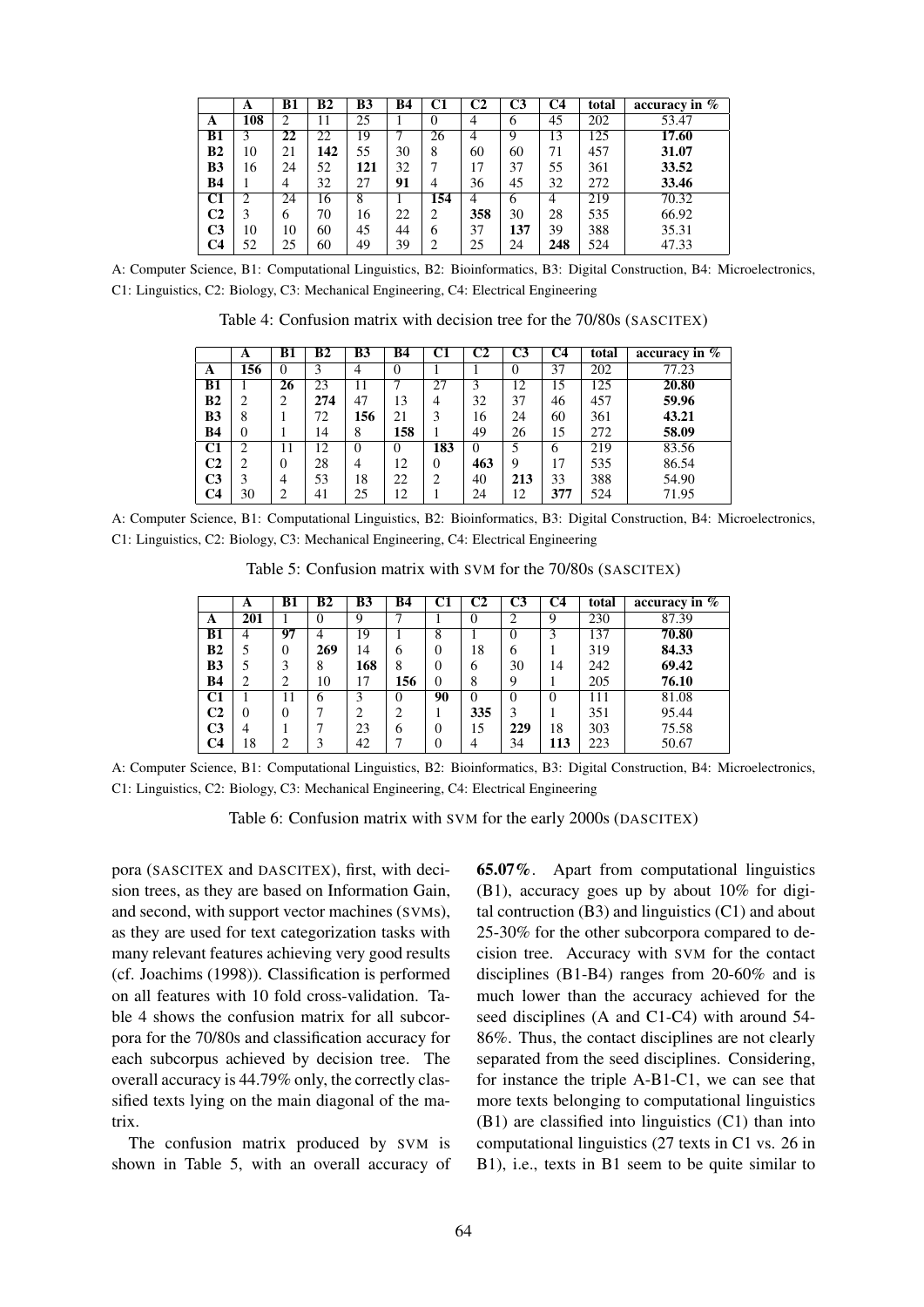| <b>B1</b> vs A |       | $B2$ vs $A$  |       | $B3$ vs $A$   |       | $\overline{B}4$ vs $A$ |       |
|----------------|-------|--------------|-------|---------------|-------|------------------------|-------|
| WL             | 0.629 | WL.          | 0.501 | WL            | 0.399 | LEX                    | 0.883 |
| <b>STTR</b>    | 0.509 | <b>LEX</b>   | 0.355 | <b>LEX</b>    | 0.331 | WL                     | 0.763 |
| <b>LEX</b>     | 0.372 | causal       | 0.334 | $n-grams_6$   | 0.265 | <b>STTR</b>            | 0.574 |
| ADJ            | 0.261 | n-grams_6    | 0.306 | <b>STTR</b>   | 0.258 | causal                 | 0.560 |
| VV             | 0.230 | <b>STTR</b>  | 0.303 | clauses/S     | 0.202 | <b>NN</b>              | 0.458 |
| n-grams_6      | 0.205 | $n-grams_4$  | 0.284 | adj-n-n       | 0.168 | additive               | 0.440 |
| causal         | 0.187 | temporal     | 0.283 | causal        | 0.160 | temporal               | 0.433 |
| types          | 0.174 | n-grams_5    | 0.282 | NN            | 0.13  | mental                 | 0.416 |
| adj-c-adj-n    | 0.145 | <b>ADJ</b>   | 0.273 | $n-grams_4$   | 0.118 | commun.                | 0.379 |
| introduction   | 0.129 | causative    | 0.197 | <b>ADJ</b>    | 0.114 | $n-grams_4$            | 0.364 |
|                |       |              |       |               |       |                        |       |
| $B1$ vs $C1$   |       | $B2$ vs $C2$ |       | $B3$ vs $C3$  |       | $\overline{B4}$ vs C4  |       |
| clauses/S      | 0.230 | NN           | 0.269 | LEX/S         | 0.260 | <b>LEX</b>             | 0.469 |
| <b>ADV</b>     | 0.204 | MD           | 0.264 | main          | 0.146 | <b>VV</b>              | 0.311 |
| LEX/C          | 0.196 | WН           | 0.198 | n-grams_main  | 0.132 | WL                     | 0.309 |
| NN             | 0.179 | permission   | 0.178 | introduction  | 0.127 | main                   | 0.153 |
| WH/S           | 0.122 | volition     | 0.166 | causative     | 0.114 | <b>NN</b>              | 0.148 |
| LEX            | 0.120 | WL           | 0.147 | exper-theme   | 0.113 | introduction           | 0.142 |
| occurrence     | 0.119 | SL           | 0.145 | obligation    | 0.087 | LEX/S                  | 0.115 |
| commun.        | 0.112 | WH/S         | 0.137 | n-grams_intro | 0.086 | n-grams_main           | 0.096 |
| MD             | 0.110 | LEX          | 0.104 | aspectual     | 0.081 | causal                 | 0.093 |

A: Computer Science, B1: Computational Linguistics, B2: Bioinformatics, B3: Digital Construction, B4: Microelectronics, C1: Linguistics, C2: Biology, C3: Mechanical Engineering, C4: Electrical Engineering

Table 7: Feature ranking with IGain for the 70/80s (SASCITEX): Top 20 features contact vs seed disciplines

| <b>B1</b> vs A |       | $B2$ vs $A$   |       | $\overline{B3}$ vs $\overline{A}$ |       | $B4$ vs $A$ |                                  |  |
|----------------|-------|---------------|-------|-----------------------------------|-------|-------------|----------------------------------|--|
| WL             | 0.694 | WL            | 0.701 | WL                                | 0.567 | WL          | 0.791                            |  |
| <b>STTR</b>    | 0.631 | main          | 0.680 | causal                            | 0.488 | <b>STTR</b> | 0.615                            |  |
| SL.            | 0.441 | <b>STTR</b>   | 0.678 | <b>STTR</b>                       | 0.385 | <b>VV</b>   | 0.289                            |  |
| types          | 0.402 | n-grams_main  | 0.634 | temporal                          | 0.347 | main        | 0.233                            |  |
| causal         | 0.237 | causal        | 0.621 | $n-grams_4$                       | 0.345 | causal      | 0.230                            |  |
| $n-grams_6$    | 0.217 | $n-grams_4$   | 0.577 | n-grams                           | 0.319 | <b>LEX</b>  | 0.21                             |  |
| n-n            | 0.192 | n-grams       | 0.552 | $n-grams5$                        | 0.318 | mental      | 0.196                            |  |
| adj-n          | 0.171 | abstract      | 0.537 | n-grams_main                      | 0.282 | temporal    | 0.190                            |  |
| adversative    | 0.128 | bi-grams      | 0.521 | <b>LEX</b>                        | 0.280 | n-of-n      | 0.189                            |  |
| adj-c-adj-n    | 0.125 | introduction  | 0.487 | bi-grams                          | 0.262 | aspectual   | 0.144                            |  |
| $B1$ vs $C1$   |       | $B2$ vs $C2$  |       | $B3$ vs $C3$                      |       |             | B <sub>4</sub> vs C <sub>4</sub> |  |
| occurrence     | 0.264 | <b>SL</b>     | 0.566 | $\overline{\text{WL}}$            | 0.156 | VV          | 0.436                            |  |
| adj-adj-n      | 0.193 | abstract      | 0.518 | <b>VV</b>                         | 0.139 | WL          | 0.410                            |  |
| <b>ADV</b>     | 0.189 |               |       |                                   |       |             |                                  |  |
|                |       | n-grams_abstr | 0.505 | obligation                        | 0.100 | LEX/C       | 0.329                            |  |
| <b>ADJ</b>     | 0.137 | main          | 0.412 | LEX/C                             | 0.100 | <b>ADV</b>  | 0.243                            |  |
| NN             | 0.128 | introduction  | 0.353 | $n-grams5$                        | 0.097 | $n-grams_3$ | 0.181                            |  |
| types          | 0.123 | n-grams_main  | 0.344 | MD                                | 0.088 | LEX/S       | 0.162                            |  |
| LEX/C          | 0.123 | n-grams_intro | 0.321 | ADJ                               | 0.075 | activity    | 0.154                            |  |
| main           | 0.118 | WH            | 0.204 | aspectual                         | 0.064 | n-grams     | 0.147                            |  |
| commun.        | 0.107 | MD            | 0.202 | SL.                               | 0.061 | <b>STTR</b> | 0.135                            |  |

A: Computer Science, B1: Computational Linguistics, B2: Bioinformatics, B3: Digital Construction, B4: Microelectronics, C1: Linguistics, C2: Biology, C3: Mechanical Engineering, C4: Electrical Engineering

Table 8: Feature ranking with IGain for the early 2000s (DASCITEX): Top 20 features contact vs seed disciplines

texts in C1 in terms of the features investigated.

In order to check the separation of disciplines over time, we need to compare classification results across SASCITEX and DASCITEX. We again apply SVM, which returns an overall accuracy of 78.17%.<sup>2</sup> Comparing the values for the individual

subcorpora across SASCITEX and DASCITEX, we can observe that accuracies are now much higher for all subcorpora. Considering the contact disciplines, they have clearly gained distinctiveness in the 2000s in comparison to the 1970/80s, as texts in B1-B4 are classified correctly 69% to 84% of

<sup>2</sup>Decision tree performed poorly again in comparison

achieving an accuracy of 57.24% only.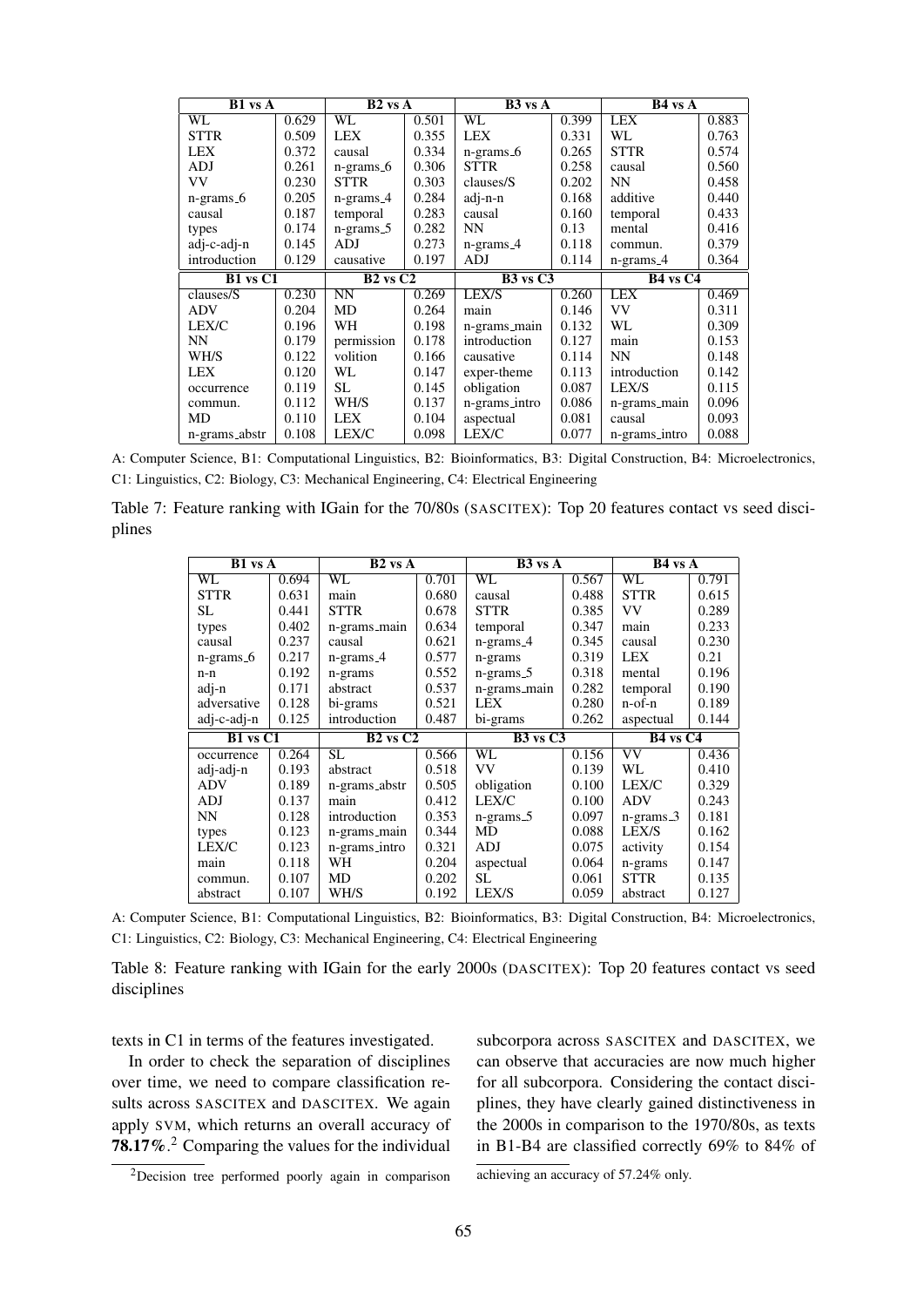the time (instead of 20-60% in the 1970/80s).

In summary, the classification results match the results obtained by feature ranking, which have shown that the top 20 features increased discriminatory force over time. This is reflected by a higher classification accuracy overall and for the subcorpora.<sup>3</sup> The discriminatory force of features in the 1970s/80s instead, was not strong enough to clearly separate disciplines.

To see whether there are any particular features involved in the differentiation of the contact disciplines in particular vis à vis computer science on the one hand and the other seed disciplines on the other hand, we inspect the confusion matrix as well as the IGains of each B vs. A and each B vs. the respective C, both for SASCITEX and DASCITEX. In the comparison to computer science (A), we can see that the confusion matrixes produced with SVM (cf. Table 5 and 6) show few texts that are misclassified from the contact disciplines (Bs) into computer science (A) for both time slices. Thus, the features employed distinguish Bs from A quite well. Considering the IGain values (see Table 7 and 8 for the top 10 features), besides computational linguistics (B1; relatively low classification accuracy of 20% in the 70/80s), the contact disciplines have the following features in common: word length (WL), STTR, causal verbs in the top 10 as well as four-grams, lexical words (LEX) and temporal conjunctions in the top 20 features. Except lexical words (LEX), all features have a higher IGain in the 2000s. In the comparison to the other seed discipines (Cs), the confusion matrixes show more misclassifications of Bs into Cs. Considering the IGain values there are no tendencies uniformly applying to the contact disciplines (Bs). They rather show individual tendencies for each pair (B1 vs. C1, B2 vs. C2, B3 vs. C3, B4 vs. C4). Features that contribute to a better classification diachronically lie in the following parameters: (a) field (occurrence, term-patterns, ADV) for computational linguistics (B1), (b) document structure (abstract, main, intro), information density (SL) and conventionalization (n-grams abstract) for bioinformatics (B2), (c) information density (WL) and technicality (VV) for digital construction (B3) and microelectronics (B4).

#### 5 Summary and Conclusions

We have looked at disciplinary linguistic diversification in English scientific writing in terms of register, discourse styles and document structure. The results of our analysis provide evidence of major motifs of development in scientific writing over time, showing dynamicity over a time span of only thirty years. Diversification over time is clearly borne out for the contact disciplines but is also true for most of the other disciplines.

Considering the contact disciplines we have seen that (1) they can be distinguished quite well from computer science with the same features being involved in better classification results, (2) they show individual feature constellations in their distinction from their seed disciplines. Moreover, n-grams have gained discriminatory force over time and are ranked relatively high among our features in the 2000s subcorpus. As they are also relevant in terms of terminology, they give an insight in the relatedness of disciplines.

In terms of methods, we have combined stateof-the-art corpus processing with techniques of data analysis as developed in data mining. As such techniques become more accessible to linguistic, literary and cultural analysis, the repertoire of methods for such analysis will be greatly enhanced in that sounder empirical evidence can be sought in text-based socio-cultural and historical studies at large (cf. Jockers (2013)). The crucial factor in employing such methods is the motivation of the features to be used in analysis. Here, we have deliberately not relied on word-based features but instead mainly employed lexico-grammatical patterns. While bags-of-words are strong discriminators between texts/text classes, they can only tell us something about lexical variation (e.g., as an indicator of text topic). However, when register or style rather than topicality are in the focus (such as e.g. the linguistic construal of technical, dense or abstract discourse or the expression of field, tenor or mode relations), it will not be sufficient to study lexical word distributions (cf. Cohen et al. (2010); Teich and Fankhauser (2010) for some other studies). Instead, one needs to identify lexico-grammatical patterns that are potential indicators of the more abstract discoursive and contextual properties that are in focus.

The insight to be gained from our study for multilingually comparable corpora is that more elaborate definitions of 'comparability' might be re-

 $3$ There are only two exceptions: C1 (linguistics) goes slightly down (around 2.5%), C4 (electrical engineering) goes down by over 20% to 50.67% accuracy, i.e., it is not really distinguishable any more.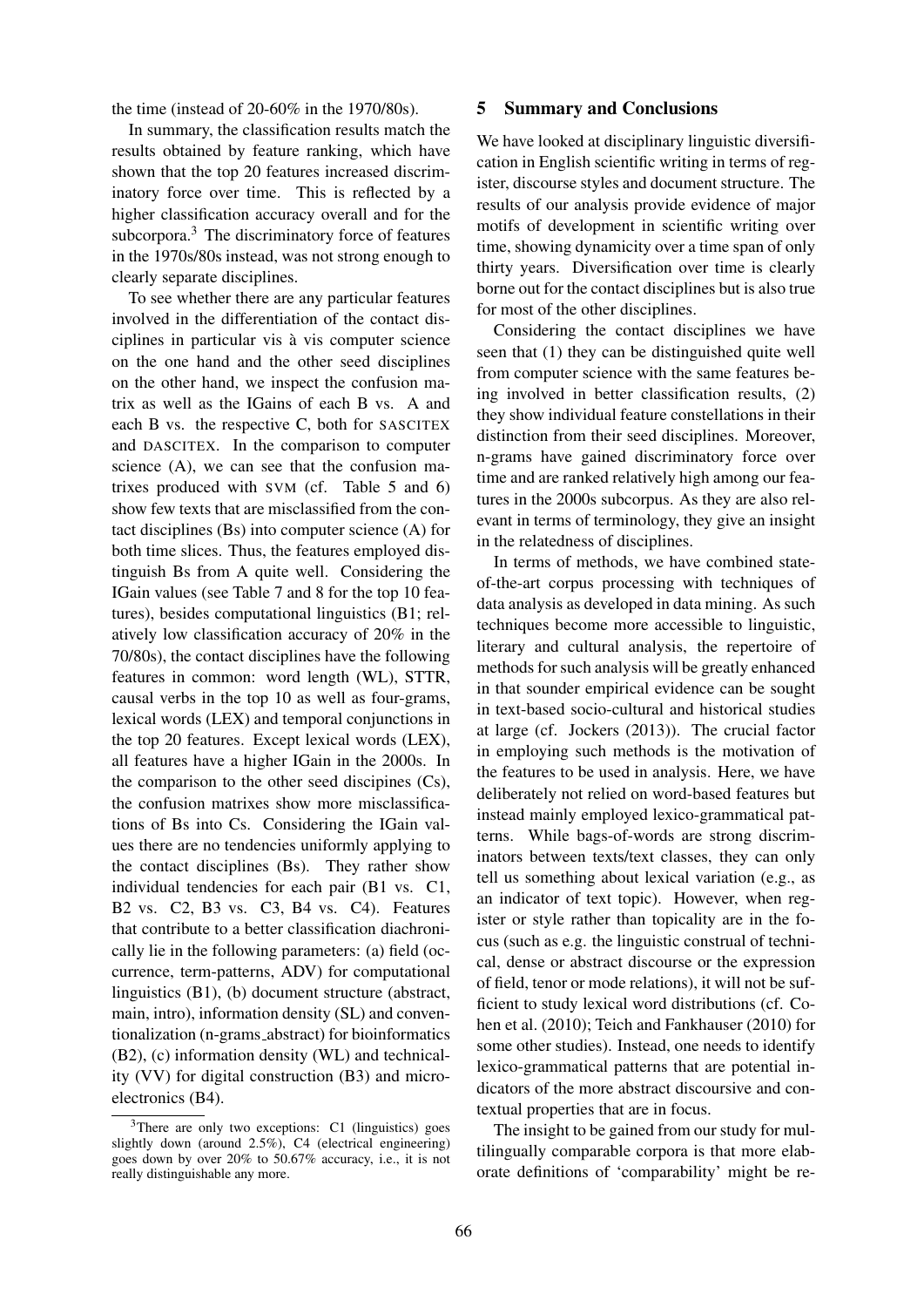quired. Our approach offers such a definition of comparability by being firmly based on an established model of linguistic variation, which has also been widely applied in multilingual contexts, such as for example, automatic text generation (see e.g., Matthiessen and Bateman (1991); Bateman (1997); Kruijff et al. (2000)). The parameters of variation we employ (register: field, tenor, mode; discourse styles; time) provide a fine-grained grid of features involved in linguistic variation, which can be applied to other languages as well. For example, we can extract and analyze field features, such as term patterns (as produced for German by Weller et al. (2011)), tenor features, such as modal verbs, as well as the other features investigated using the same tools applied here (part-of-speech tagger, CQP, R-scripts and WEKA modules) with only little adaptations (e.g., tag sets, query formulation). Overall, we would expect that applying the concept of register to the problem of comparability will enable finer-tuned comparable corpora and thus contribute to their fuller potential for multilingual language technology.

### Acknowledgments

We wish to thank the anonymous reviewers for their helpful comments. We are especially grateful to Peter Fankhauser for critically assessing our data and to Noam Ordan for valuable suggestions regarding the structure of the paper.

# References

- Shlomo Argamon, Jeff Dodick, and Paul Chase. Language use reflects scientific methodology: A corpus-based study of peer-reviewed journal articles. *Scientometrics*, 75(2):203–238, 2008.
- Bogdan Babych, Anthony Hartley, and Serge Sharoff. Translating from under-resourced languages: Comparing direct transfer against pivot translation. In *Proceedings of the MT Summit XI*, pages 412–418, Copenhagen, Denmark, 2007.
- Marco Baroni and Silvia Bernardini. A new approach to the study of translationese: Machinelearning the difference between original and translated text. *Literary and Linguistic Computing*, 21(3):259–274, 2006.
- John A. Bateman. Enabling technology for multilingual natural language generation: The KPML development environment. *Journal*

*of Natural Language Engineering*, 3(1):15–55, 1997.

- Douglas Biber. *Variation Across Speech and Writing*. Cambridge University Press, Cambridge, 1988.
- Douglas Biber. The multi-dimensional approach to linguistic analyses of genre variation: An overview of methodology and findings. *Computers and the Humanities*, 26(5-6):331–345, 1993.
- Douglas Biber. *University Language: A Corpusbased Study of Spoken And Written Registers*, volume 23 of *Studies in Corpus Linguistics*. John Benjamins Publishing, Amsterdam/Philadelphia, 2006.
- Douglas Biber. Register as a predictor of linguistic variation. *Corpus Linguistics and Linguistic Theory*, 8(1):9–37, 2012.
- Douglas Biber, Stig Johansson, and Geoffrey Leech. *Longman Grammar of Spoken and Written English*. Longman, Harlow, 1999.
- Yun-Chuang Chiao and Pierre Zweigenbaum. Looking for candidate translational equivalents in specialized, comparable corpora. In *Proceedings of the 19th international Conference on Computational Linguistics (COLING)*, Vol. 2, pages 1–5, Taipei, Taiwan, 2002.
- Kevin Bretonnel Cohen, Helen Johnson, Karin Verspoor, Christophe Roeder, and Lawrence Hunter. The structural and content aspects of abstracts versus bodies of full text journal articles are different. *BMC bioinformatics*, 11(1): 492, 2010.
- CWB. The IMS Open Corpus Workbench, 2010. http://www.cwb.sourceforge.net.
- Stefania Degaetano-Ortlieb, Kermes Hannah, Ekaterina Lapshinova-Koltunski, and Teich Elke. SciTex a diachronic corpus for analyzing the development of scientific registers. In Paul Bennett, Martin Durrell, Silke Scheible, and Richard J. Whitt, editors, *New Methods in Historical Corpus Linguistics*, Corpus Linguistics and Interdisciplinary Perspectives on Language (CLIP), Vol. 3. Narr, Tübingen, forthcoming.
- Stefan Evert. *The Statistics of Word Cooccurrences: Word Pairs and Collocations.* PhD thesis, IMS, University of Stuttgart, 2004.